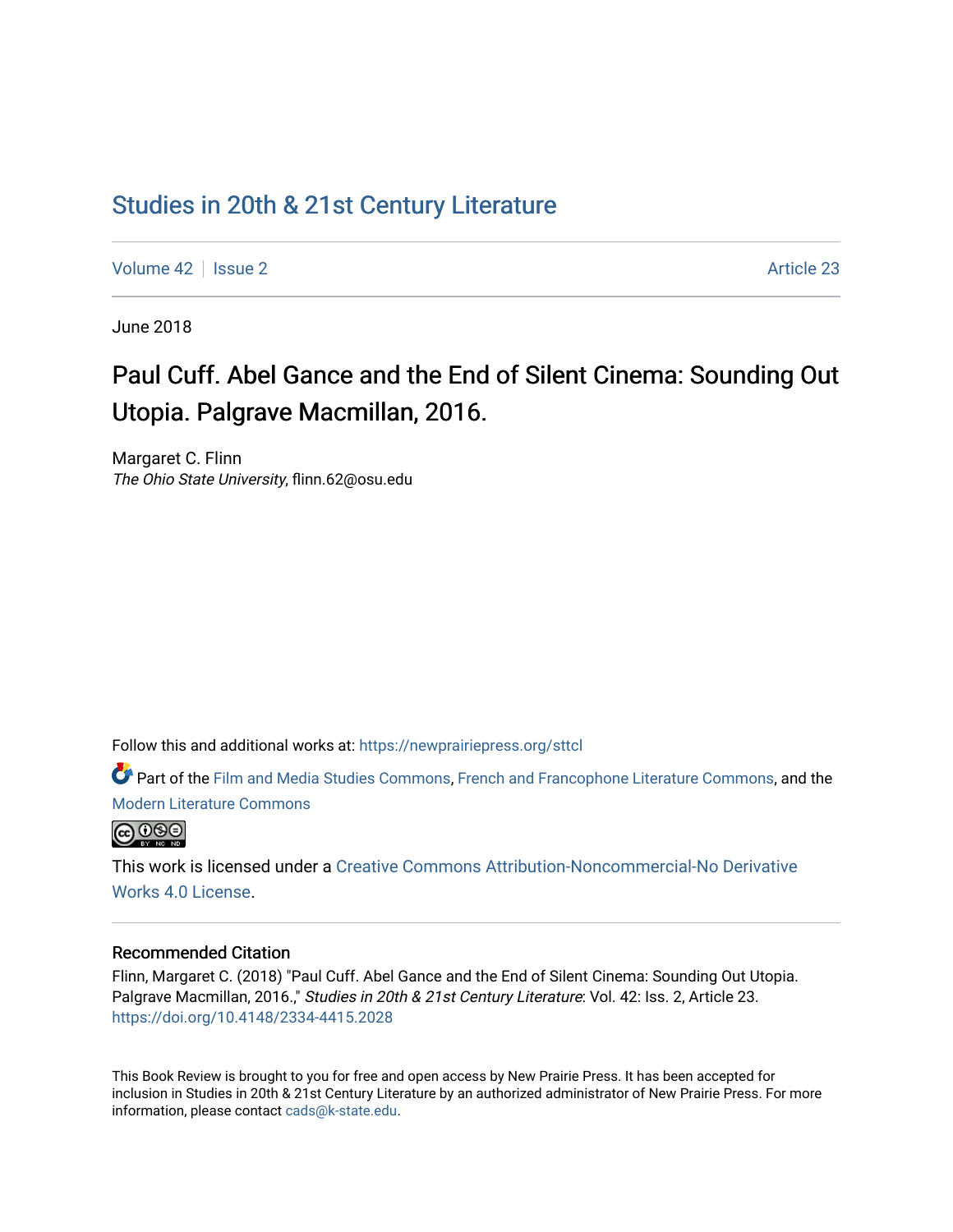## Paul Cuff. Abel Gance and the End of Silent Cinema: Sounding Out Utopia. Palgrave Macmillan, 2016.

#### Abstract

Review of Paul Cuff. Abel Gance and the End of Silent Cinema: Sounding Out Utopia. London: Palgrave Macmillan, 2016. xxxii + 241 pp.

### Keywords

Abel Gance, silent cinema, early sound cinema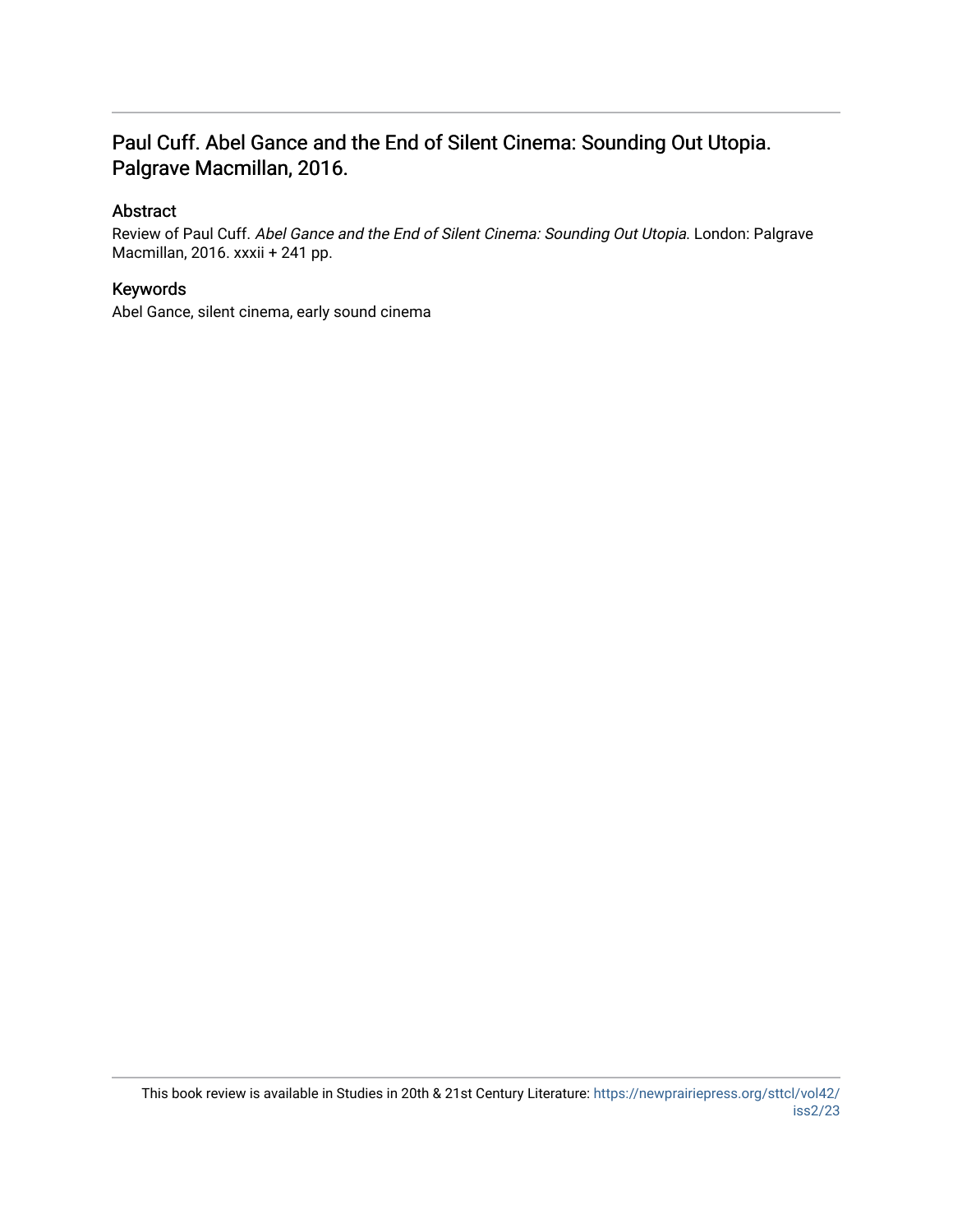Paul Cuff. *Abel Gance and the End of Silent Cinema: Sounding Out Utopia*. London: Palgrave Macmillan, 2016. xxxii + 241 pp.

Paul Cuff is carving a niche for himself: like his first monograph, *A Revolution for the Screen: Abel Gance's 'Napoléon'* (Amsterdam UP, 2015), his second, *Abel Gance and the End of Silent Cinema*, is focused on not just a single director, but that same director with a concentration on a single film. In the more recent case, the primary object of study is Gance's much maligned and willfully neglected first sound film, *La Fin du monde* (*The End of the World*) of 1930. *Abel Gance and the End of Silent Cinema* is perhaps best characterized as a work of auteurist film history. It will be most appreciated by those who believe (deeply) that the work of Abel Gance needs (re)visitation in increased detail—those who do not care to explore the minutiae of a narrow slice of the director's work should seek their bliss elsewhere. That being said, the book has a greater scope than such a characterization might suggest, engaging the intellectual and philosophical context and influences of Gance's artistic and writerly production from the late '10s through the early '30s in detail that scholars of late nineteenth and early twentiethcentury French literary and cultural studies could find very engaging—and perhaps unexpected in a work that is also intensely film historical.

The book is divided into three parts. The first of these parts, which is made up of the most chapters (four), is dedicated to the context from which *La Fin du monde* emerged. Since this single film was essentially over ten years in the making, part one deals with a relatively broad time span; because of Gance's eclectic interests, it covers a broad range of texts. Cuff draws upon Gance's writings, (unpublished correspondence as well as published writings and interviews), of course, but he also draws upon texts/artworks of many genres by writers and artists such as Henri Barbusse, Blaise Cendrars, Ernest Bloch, Richard Gelling, Émile Zola, Camille Flammarion, Robert Delaunay, Gabriele d'Annuzio, Maurice Maetterlinck, Richard Wagner, Alexander Scriabin, Ricardo Canudo, and many others. Across these chapters Cuff demonstrates the vast web of artistic and philosophical production with which Gance engaged throughout the 1920s, showing direct influences upon his silent filmmaking and writings as well as how those intersections carried seeds of what would be actualized in *La Fin du monde*. Throughout these chapters, Cuff paints a picture of Gance's philosophical priorities—his attraction to androgynous prophetic heroes, his well-known pacifism, his mysticism. I particularly enjoyed the attention paid to the sciencefiction writing of Camille Flammarion (whose 1894 novel *La Fin du monde* was the primary literary inspiration for Gance's film) and the intertextual relationship with Cendrars's "film-novel" *La Fin du monde, filmée par l'ange de N.-D.* ('The End of the World, Filmed by the Angel of N.D.') of 1919. As he does throughout the book, Cuff provides not only clear analysis of how Gance essentially